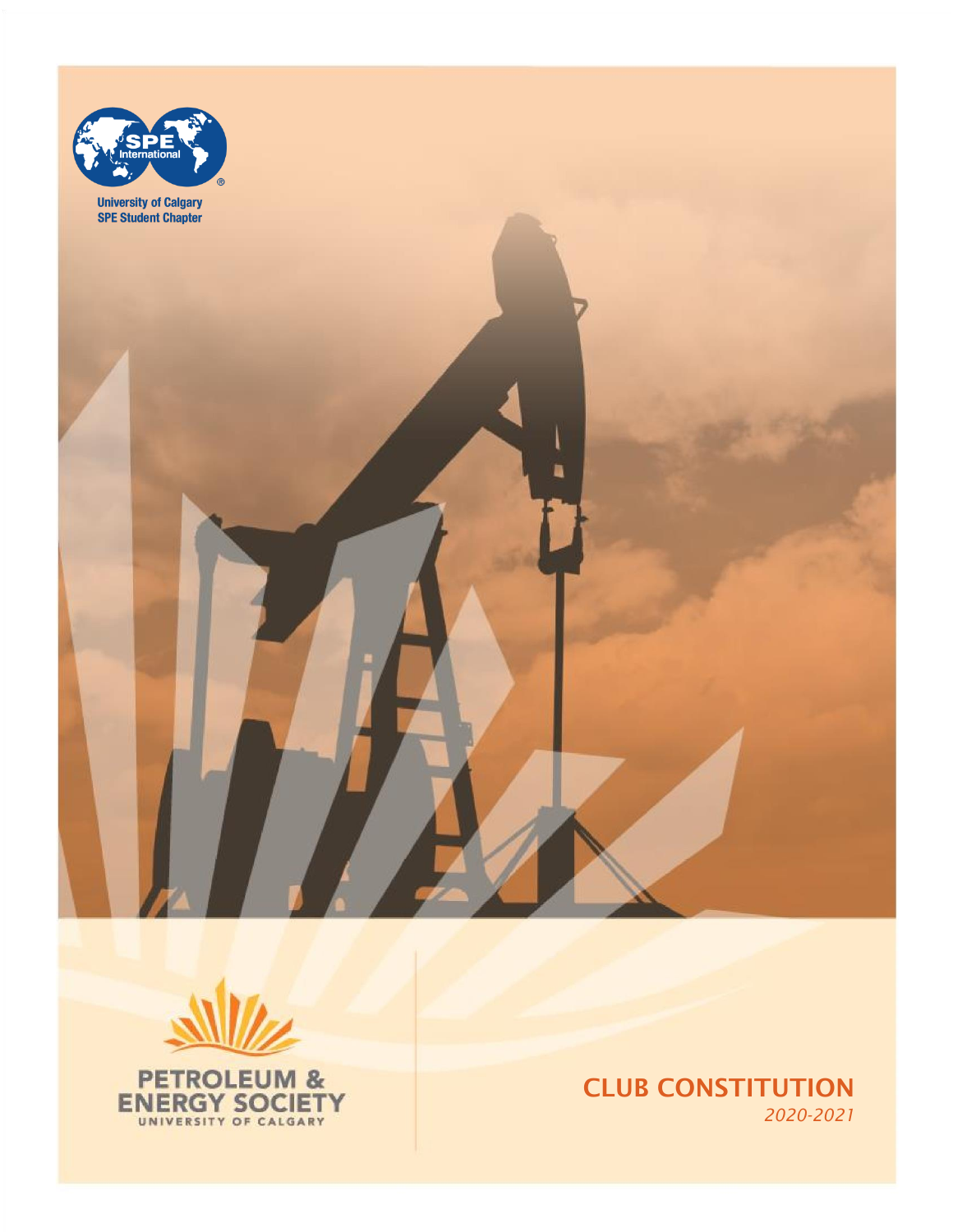#### CLUB CONSTITUTION *2020-2021*





| Mandate                                    |
|--------------------------------------------|
| Metrics<br>$\bullet$                       |
| Vision                                     |
| Values, Beliefs and Organizational Culture |
|                                            |
| Club Requirements<br>$\bullet$             |
| <b>Membership Entitlement</b>              |
|                                            |
|                                            |
| <b>Council Members</b>                     |
| <b>Advisory Committee</b><br>$\bullet$     |
| <b>Stakeholders</b><br>$\bullet$           |
|                                            |
|                                            |
|                                            |
| <b>Council Applications</b><br>$\bullet$   |
| <b>Council Elections</b>                   |
|                                            |
|                                            |
|                                            |
| Sponsors and Donors<br>$\bullet$           |
| University of Calgary<br>$\bullet$         |
|                                            |
| <b>Brand Management</b><br>$\bullet$       |
| Website, Logo and Content Templates        |
|                                            |
|                                            |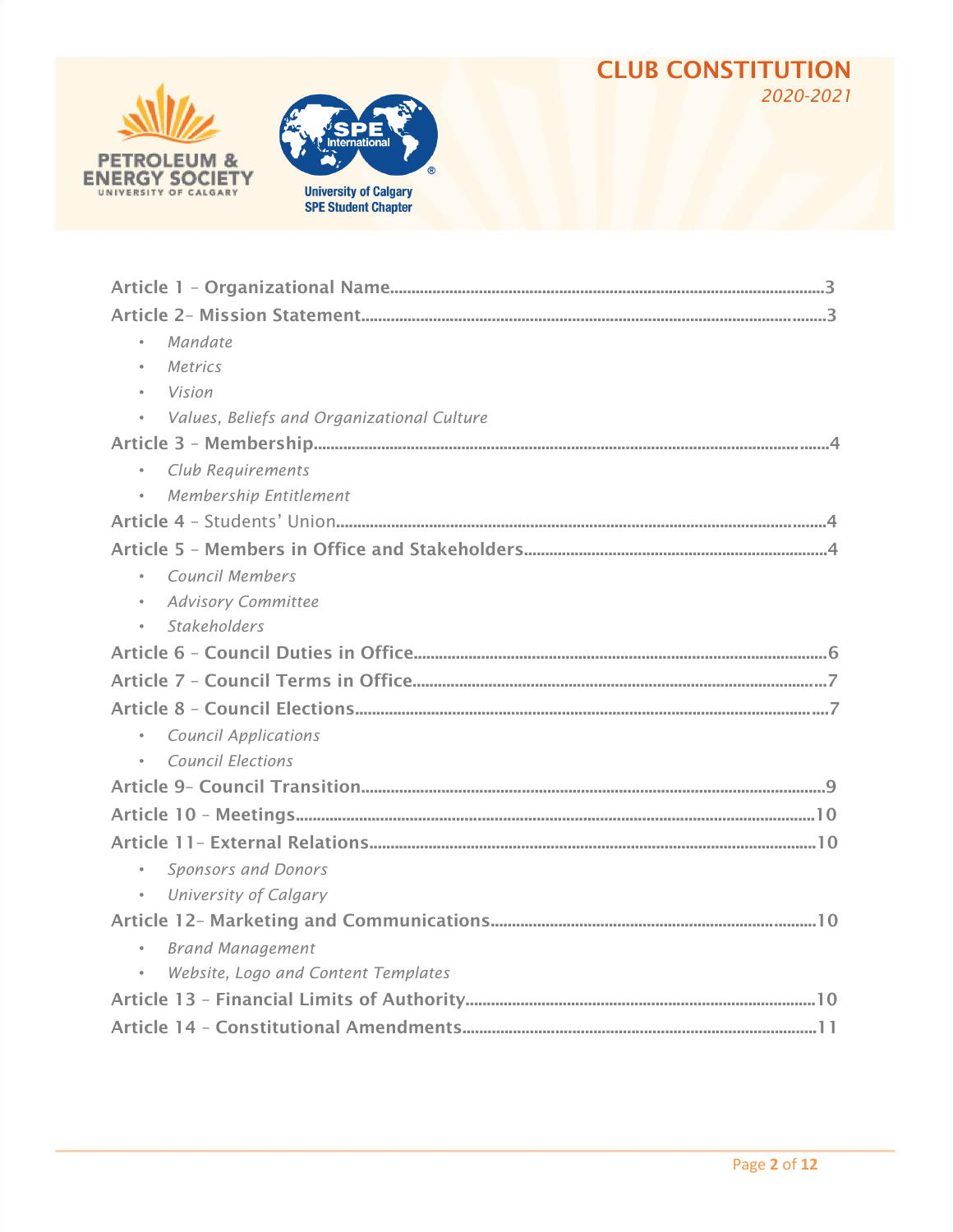

### ARTICLE 1: ORGANIZATIONAL NAME

The name of the organization shall be The U of C Petroleum and Energy Society, hereinafter referred to as the Petroleum and Energy Society or PES.

#### ARTICLE 2: MISSION STATEMENT

Mandate. The U of C Petroleum and Energy Society is a non-profit organization run by undergraduate students with the fundamental purpose of creating an informed, knowledgeable, and connected student workforce in the energy industry. We believe that by equipping students with a solid foundation of knowledge, experience, and networks, they will gain a competitive edge when entering industry.

Metrics. To fulfill our mandate, we will target four key areas of student development in our efforts. They include:

- a) Professional Development
- b) Experiential Learning
- c) Networking
- d) Social Responsibility

Vision. The following metrics have been identified to represent PES:

- a) Professional
- b) Opportunities
- c) Connections

#### Values, Beliefs, and Organizational Culture

- a) We agree that the goals of the organization take precedence over our personal goals for the organization.
- b) We respect and honour diversity of thought, perspective and background.
- c) We believe that hard work, team communication and personal accountability are the keys to our success.
- d) We accept the responsibility to voice our opinions and to give due consideration to those voiced by our fellow council members regarding organizational issues and decisions.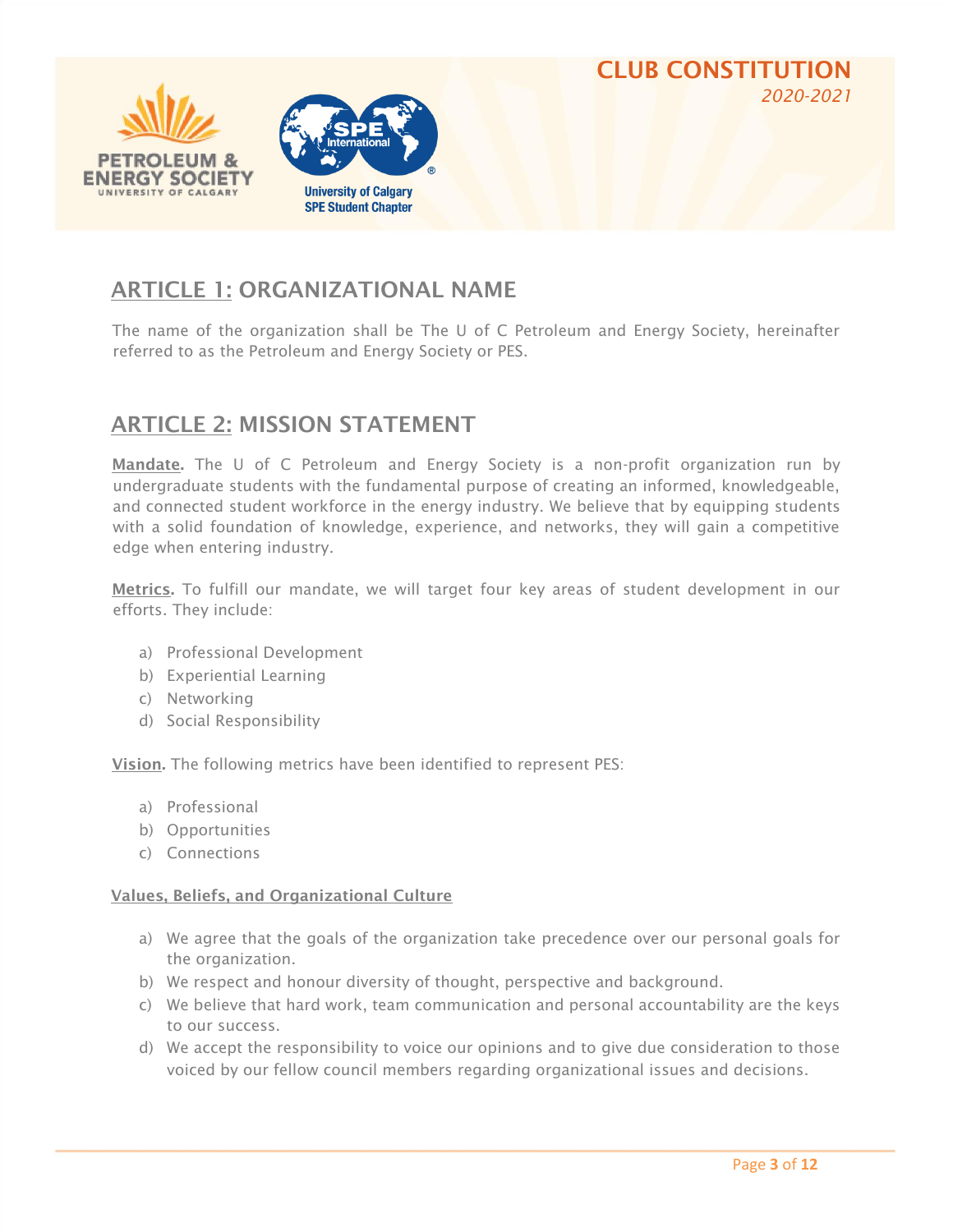



- e) We agree to evaluate major decisions on a majority basis with the final rule given to the President or Co-Presidents.
- f) We agree to conduct ourselves in a professional manner in dealing with all internal and external activities and networks pertaining to the organization.
- g) We agree to encourage and support ourselves and our fellow council members to exhibit leadership in our school and broader community.

#### ARTICLE 3: MEMBERSHIP

Club Requirements. Membership is open to any student of the University of Calgary. A valid membership shall be recognized for the term May to April of the following academic year. Membership may be obtained by paying a membership fee determined by the club executive, not less than \$5.00. At all times the Petroleum and Energy Society will have a minimum of twenty members, two-thirds of which are active members of the Students' Union.

#### Membership Entitlement

- a) Individuals who pay the club membership fee will receive a membership.
- b) Members have the privilege of taking part in all club activities including elections.

#### ARTICLE 4: STUDENTS UNION

The Petroleum and Energy Society acknowledges and will abide by the Students' Union by-laws and policies unless otherwise approved by the Student's Union Club Committee. We are aware that the Petroleum and Energy Society will be de-sanctioned as a Students' Union club if a policy or by-law is contravened without ratification by the Student's Union Club Committee.

#### ARTICLE 5: MEMBERS IN OFFICE AND STAKEHOLDERS

Council Members. The 2020-2021 organizational structure will follow the format outlined in Fig. 1. Within the organizational structure, there are three levels of student volunteer positions, they include: Senior Council (also referred to as President or Co-Presidents and Vice Presidents); Directors; and Auxiliary Council. President and Vice President positions require a high level of accountability as well as group and time management skills. Director positions are focused on specific tasks surrounding the planning and logistics of club activities and are suited for more

CLUB CONSTITUTION

*2020-2021*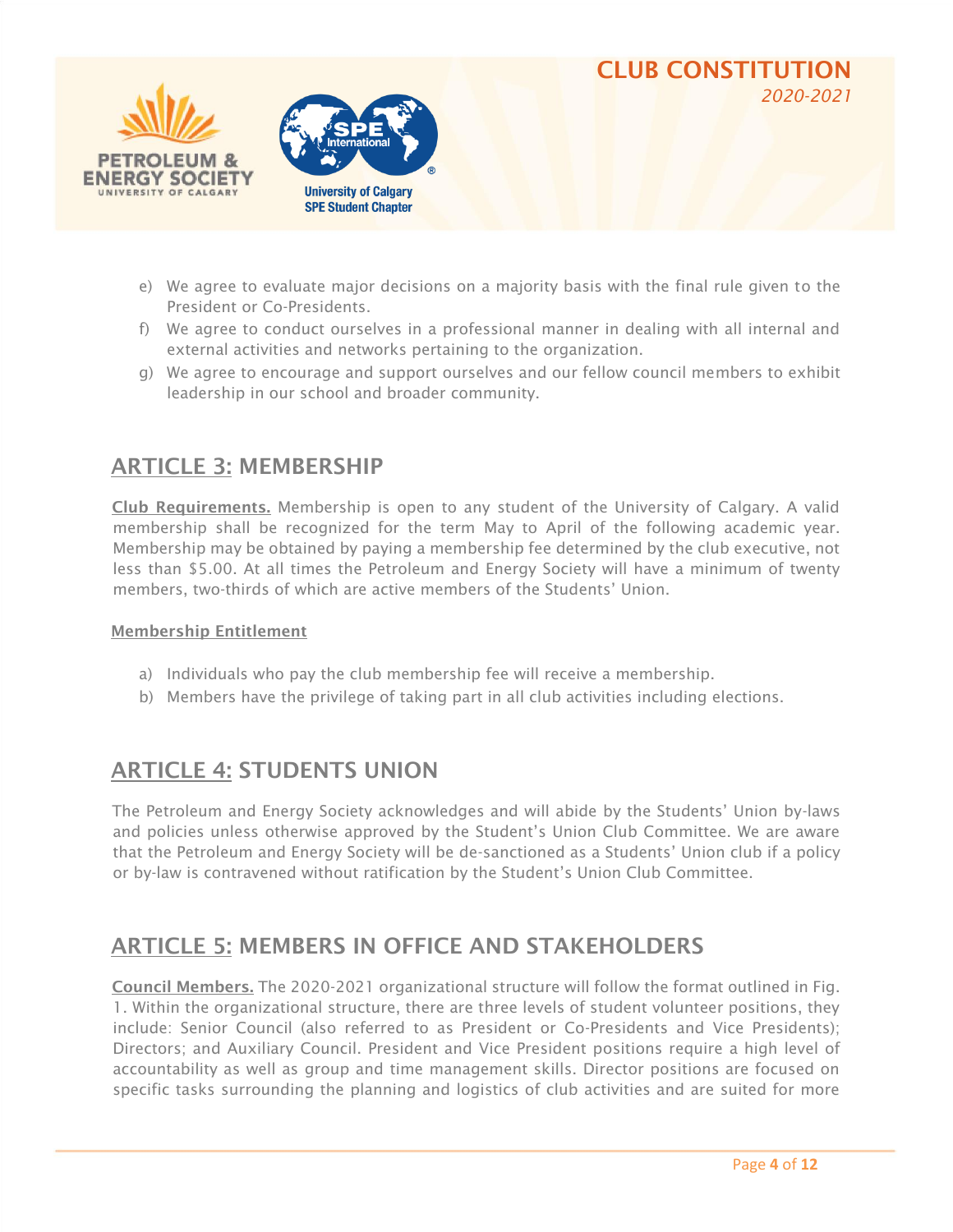



entry-level candidates. The SPE Student Chapter Officers shall be designated as the council members fulfilling the following roles:

| <b>SPE Student Chapter Officer</b> | <b>PES Council Member Role</b>    |
|------------------------------------|-----------------------------------|
| President                          | <b>President or Co-Presidents</b> |
| Vice-President                     | <b>VP</b> Internal                |
| Treasurer                          | <b>VP Finance</b>                 |
| Secretary                          | <b>VP Communications</b>          |

Advisory Council. The purpose of the advisory council is to provide guidance, support, and experience involving major decisions, conflicts, and opportunities that face the current council. The advisory council will be comprised of at least one of the following members:

- a) The SPE designated Faculty Representative
- b) SPE Calgary Section Chair
- c) SPE Calgary Educational Support Committee
- d) SPE YP Calgary Section Chair

Stakeholders. Stakeholders may include but are not limited to:

- a) Council members of the society (including advisory)
- b) Members of the society
- c) Sponsors and donors to the society
- d) Affiliated corporate and non-corporate organizations with the society

CLUB CONSTITUTION

*2020-2021*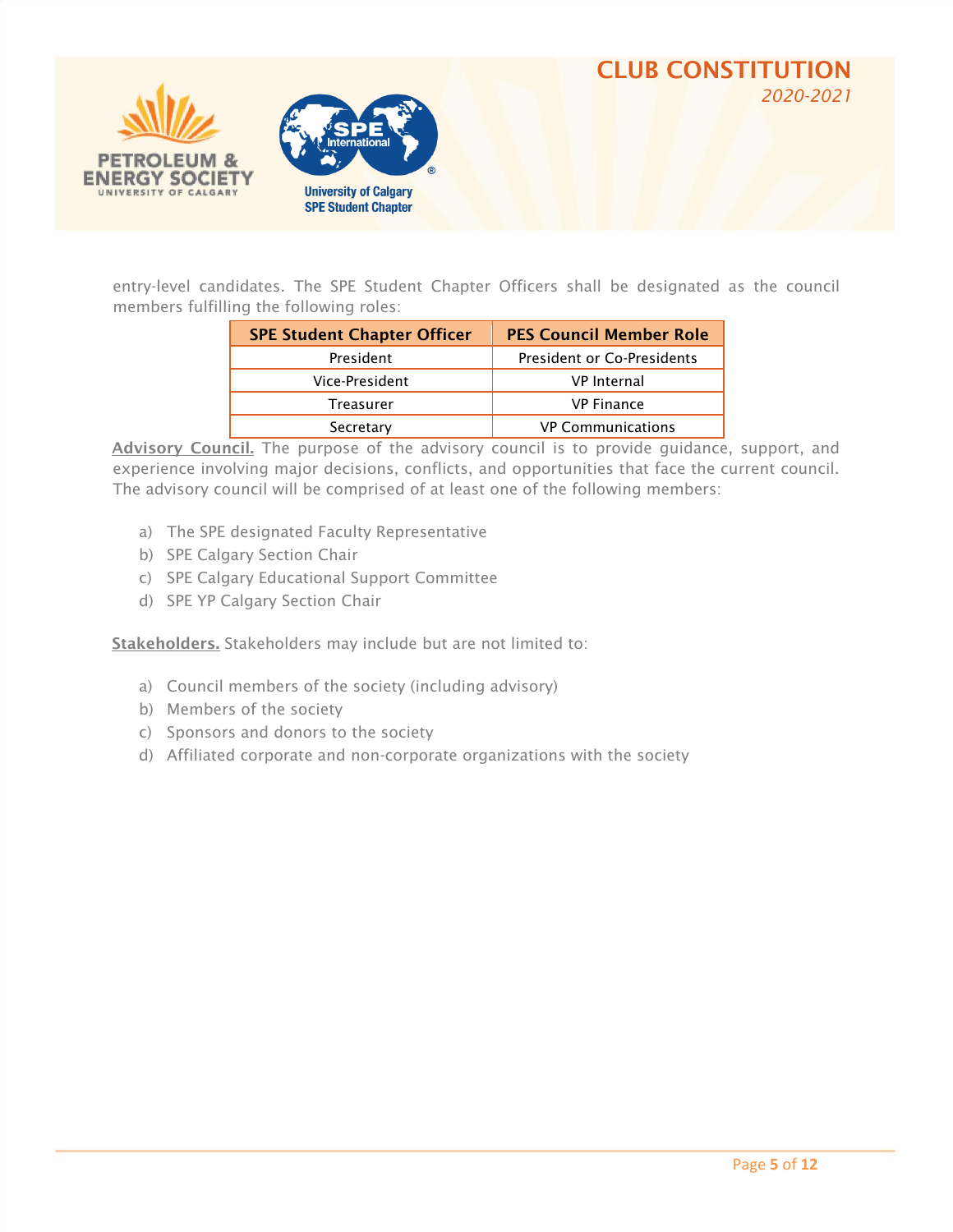



## ARTICLE 6: COUNCIL DUTIES IN OFFICE

Council members are responsible for adhering to the following duties:

- a) Each Senior Council member is required to attend all meetings of the Club, to the best of their ability.
- b) The council shall adhere to the Petroleum and Energy Society constitution and utilize it for reference regarding operational decisions. The constitution must be read through by each senior council member by the start of the academic year.
- c) In the case of a Senior Council position requiring termination, the Senior Council must have a majority vote to terminate the position in question with the best interest of the club at the forefront of the decision. The responsibilities of the terminated position will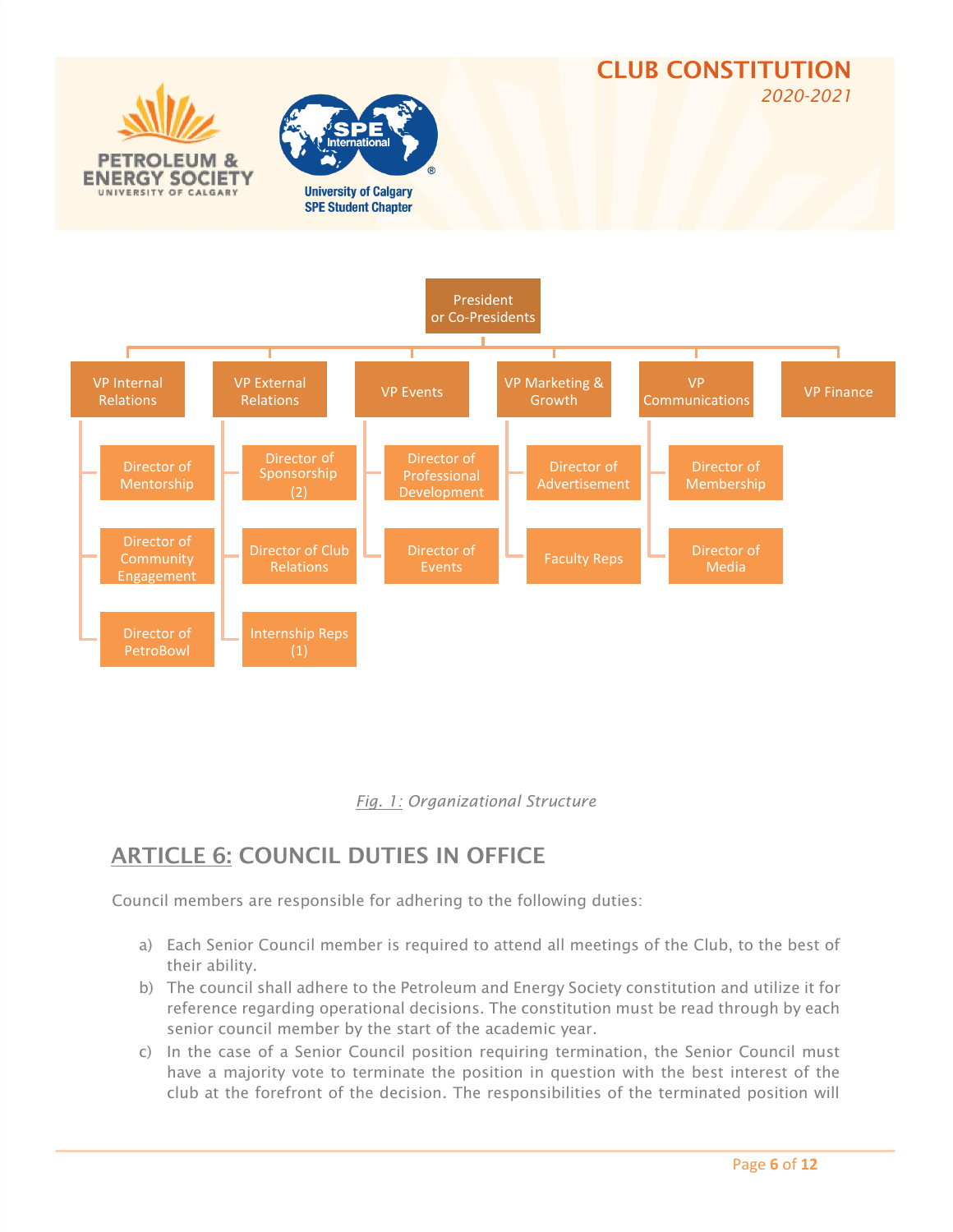



be immediately reallocated to other Senior Council members or if deemed necessary can be fulfilled by a majority vote of the Senior Council for a new personnel to join council.

CLUB CONSTITUTION

*2020-2021*

- d) In the case of a Director or Representative position requiring termination, the Senior Council must follow the aforementioned practice in bullet c) of Article 6.
- e) The VP Communications is responsible to ensure that minutes are taken at all club meetings. If unavailable, they must have a pre-assigned replacement.
- f) The Senior Council shall be responsible for submitting the Annual Report to the Students' Union by the due date each year.
- g) The Senior Council shall be responsible for submitting the Annual Report to the Society of Petroleum Engineers by the due date each year.

## ARTICLE 7: COUNCIL TERMS OF OFFICE

The term of office for all council positions shall commence May 1<sup>st</sup> and end on April 30<sup>th</sup> of the following academic year.

## ARTICLE 8: COUNCIL ELECTIONS

Council Applications. Candidates applying for incoming President or Co-President and council positions must meet the following requirements:

- a) Presidential selection process:
	- i. Must be an active member in good standing of the Schulich School of Engineering ii. Must have previously served on PES council (in any type of role)
	- iii. Outgoing senior council pre-screens all Presidential applications and selects top two based on:
		- i. Previous PES Experience—50%
		- ii. Leadership Experience—30%
		- iii. iii. Vision for Club—20%
- b) Applicants must meet criteria to pass pre-screen process
- c) Submitted applications forms for Presidential candidates must include at least the following:
	- i. Identification and contact information
	- ii. First and second choice of council position
	- iii. Personal resume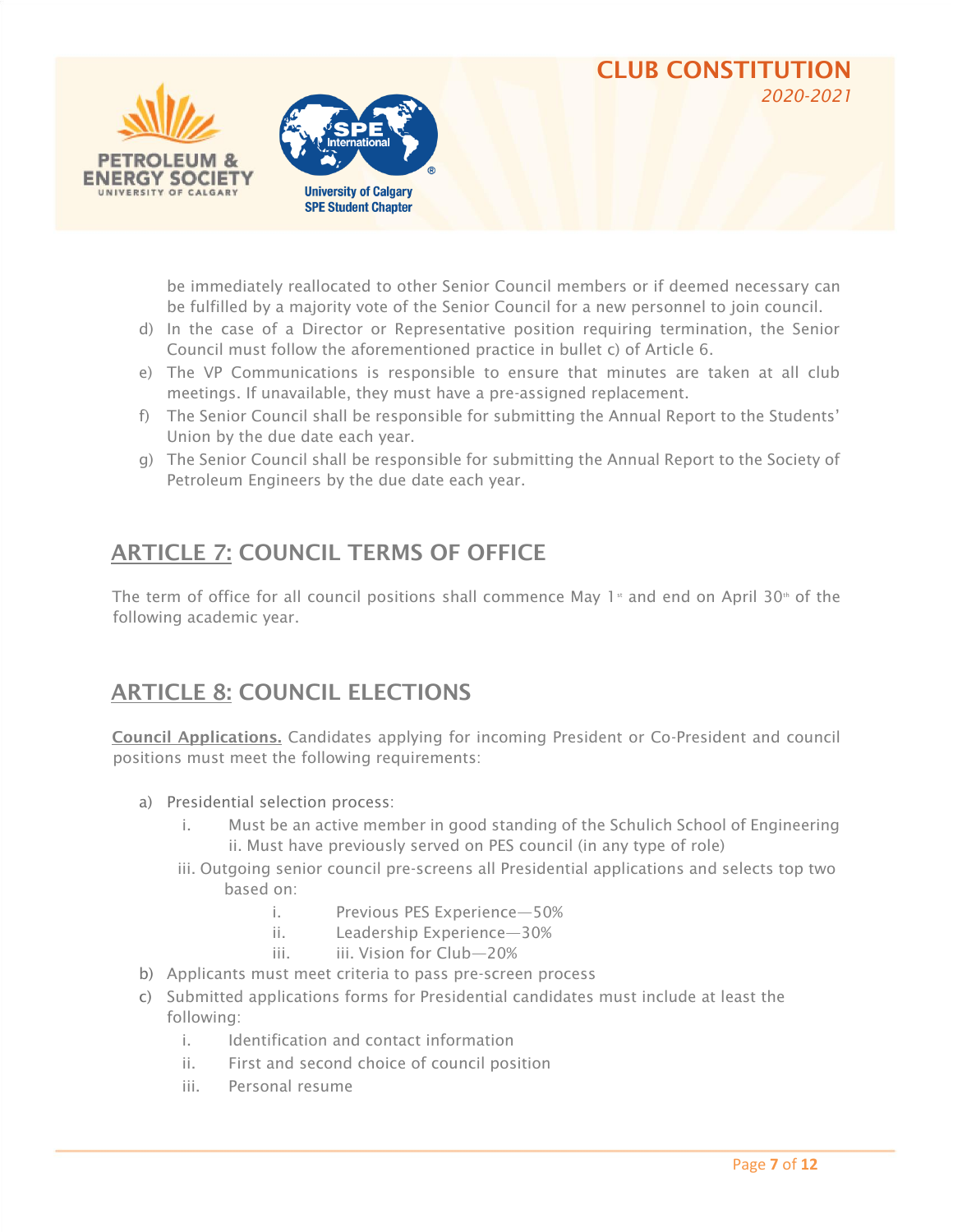#### CLUB CONSTITUTION *2020-2021*





- iv. Cover letter describing Club vision for the upcoming academic year
- d) Submitted application forms for council positions must include at least the following:
	- i. Identification and contact information
	- ii. First and second choice of council position
	- iii. Extra-curricular activities and related skills
- e) Must attend Annual General Meeting and Presidential election
- f) Incoming President or Co-Presidents must meet with outgoing senior council within one week of election to select the remainder of the incoming council.

#### Council Elections

- a) The election of a new club President or Co-Presidents must take place at the Annual General Meeting (AGM).
- b) The AGM shall take place no later than the end of the third week of March.
- c) The selection of club Council must be complete no later than March  $31<sup>st</sup>$ .
- d) Prior to the AGM, the Council shall appoint a Chief Election Officer (CEO) for the upcoming election. The CEO must be a person who is not running in the upcoming election and can be:
	- i. A member of the Advisory Council
	- ii. An University of Calgary Faculty Member
- e) The CEO shall not vote in the upcoming election.
- f) The Senior Council shall be responsible for all duties associated with the upcoming election and shall provide a minimum of two weeks' notice to all club members of the upcoming election.
- g) In the event of a tie the following criteria will be used to select the Incoming President:
	- i. The Outgoing Executive Council will have a majority vote, any Executive currently running in the Election is not eligible to vote
	- ii. In the case of a further tie the CEO shall be given a vote
- h) Following the election, the incoming President or Co-Presidents will meet with the outgoing senior council to elect incoming senior council. Vice President selection will be evaluated between the incoming President or Co-Presidents and outgoing senior council. Final decision will be given to the incoming President or Co-Presidents with guidance from the outgoing senior council.
- i) Director and auxiliary council selection will be completed by the incoming Senior Council, with guidance from the outgoing council if requested.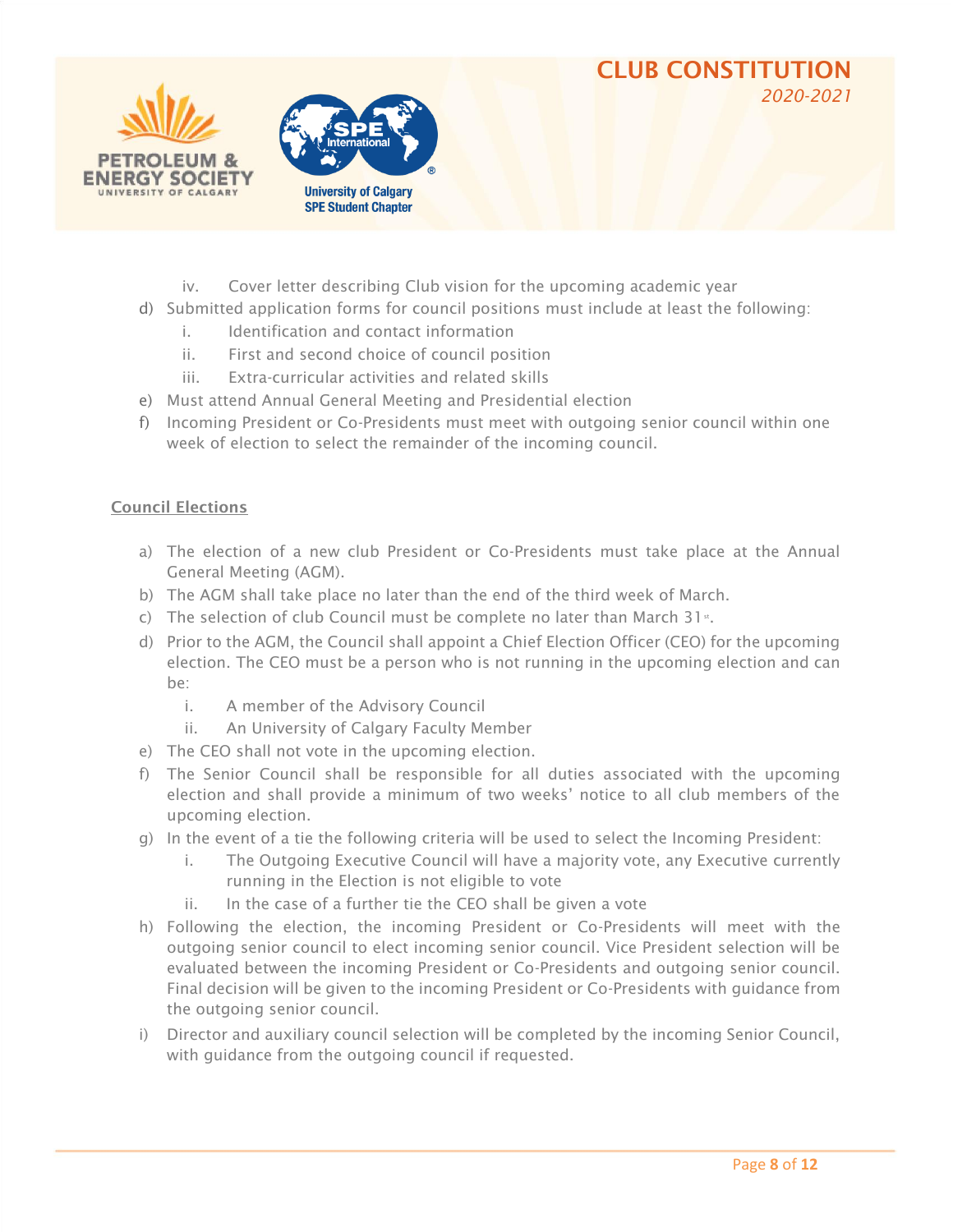



## ARTICLE 9: COUNCIL TRANSITION

- a) During the period from the end of the second week of April until the first day of May, when the new Council will assume office, it is the responsibility of the departing Council to orient the newly elected council officers to their roles. This includes teaching the incoming executive about club and Student Union policies and procedures, transitioning custodianship of club records and materials (including office and mailbox keys, locker combinations and all passwords to all club email accounts), and preparing the new Council to be effective in their roles for the next year's work.
- b) It is the responsibility of the departing President or Co-Presidents to ensure that all club requirements to the Student Union, including submission of a complete annual report and the removal of all club records and materials from the club office and locker, have been fulfilled before the incoming Council assumes office.
- c) It is the responsibility of the departing President or Co-Presidents and VP Finance to bring all accounts up to date to the end of the fiscal year, and to prepare any required financial statements of the club. In addition, the outgoing VP Finance must arrange with the respective incoming Council for the transition of the club bank accounts into the incoming VP Finance and VP Internal Relations names. These tasks are to be completed and their outputs delivered to the new Council no later than the last day of April.
- d) It is the responsibility of the incoming Council to assume custody of all club records and materials and accountability for all financial activities of the club and for all club requirements to the Student Union commencing with the first day of May.
- e) In a situation where the outgoing council has approved an event or trip to take place in the May immediately following transition and has communicated the details and budget to the incoming council, the outgoing President or Co-Presidents and council must maintain communication on event details and budget with the incoming senior council. Any logistical changes are subject to the discretion of both councils.

CLUB CONSTITUTION

*2020-2021*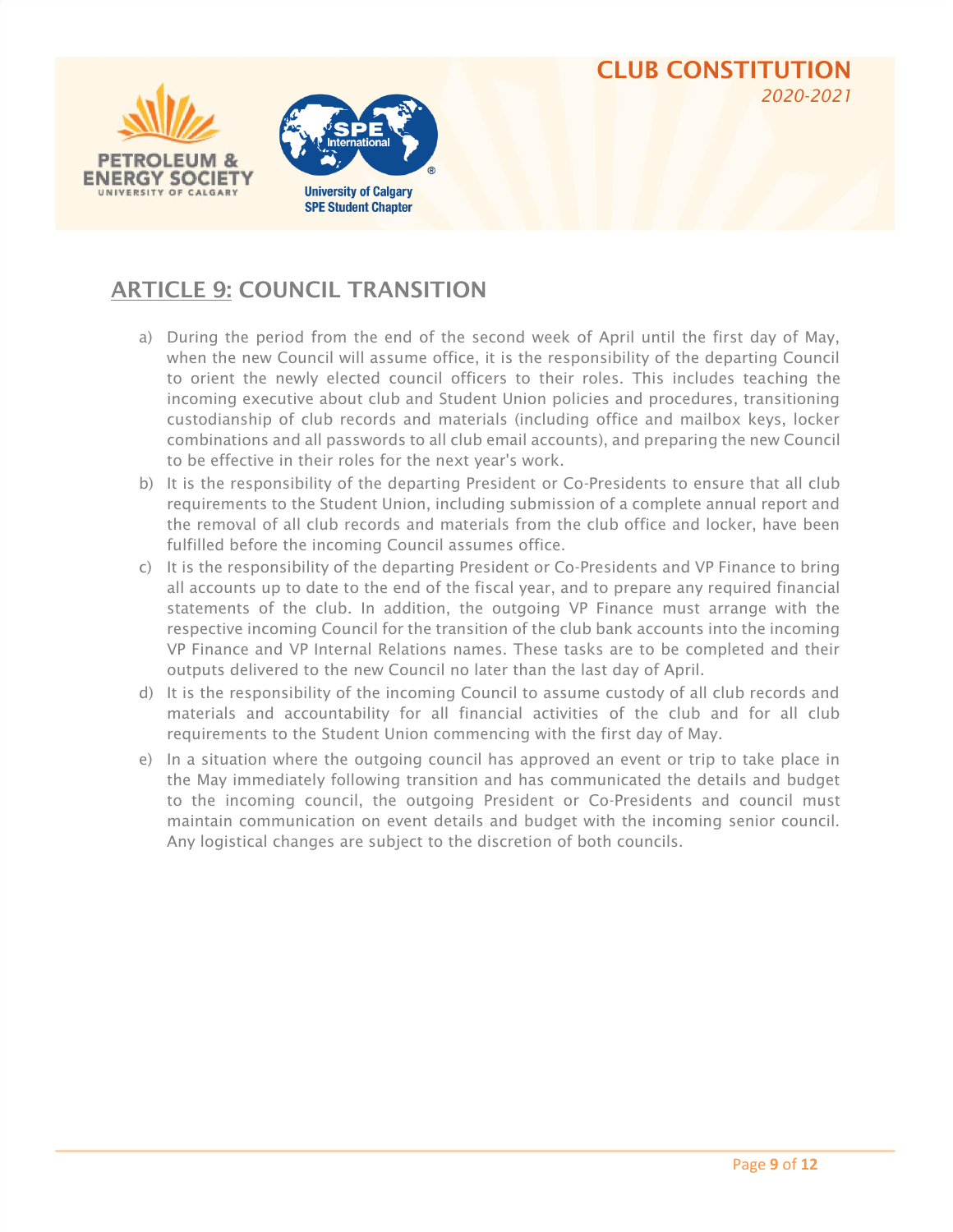



# ARTICLE 10: MEETINGS

The President or Co-Presidents may call a Council meeting at any time, on at least 24 hours notice. There shall be at least one Council meeting every two weeks during the academic year (September to April). It is recommended that weekly meetings be held and all senior council attend. It is also recommended to have a meeting in April coinciding with the Council transition.

## ARTICLE 11: EXTERNAL RELATIONS

Sponsors and Donors. A corporate sponsorship package should be used as a guideline for all sponsorship activities. At minimum, the following sections must be included in the corporate sponsorship package:

- a) The mandate for the Petroleum and Energy Society
- b) A corporate investment table that clearly indicates the different levels of sponsorship and their associated benefits
- c) Past partners for the previous academic year

University of Calgary. As ambassadors of the University of Calgary, all PES council are responsible for conducting themselves ethically and responsibly in all facets of the Club's operations. In addition, policies governing the University of Calgary and the Schulich School of Engineering must also be adhered to regarding sponsorship activities.

#### ARTICLE 12: MARKETING AND COMMUNICATIONS

Brand Management. All communications and marketing material should reflect the core vision of PES (as seen in Article 2): Professional, Connections, Opportunities, FUN. If changes are made to the vision of PES as seen in Article 2, communications and marketing material should reflect the revised vision.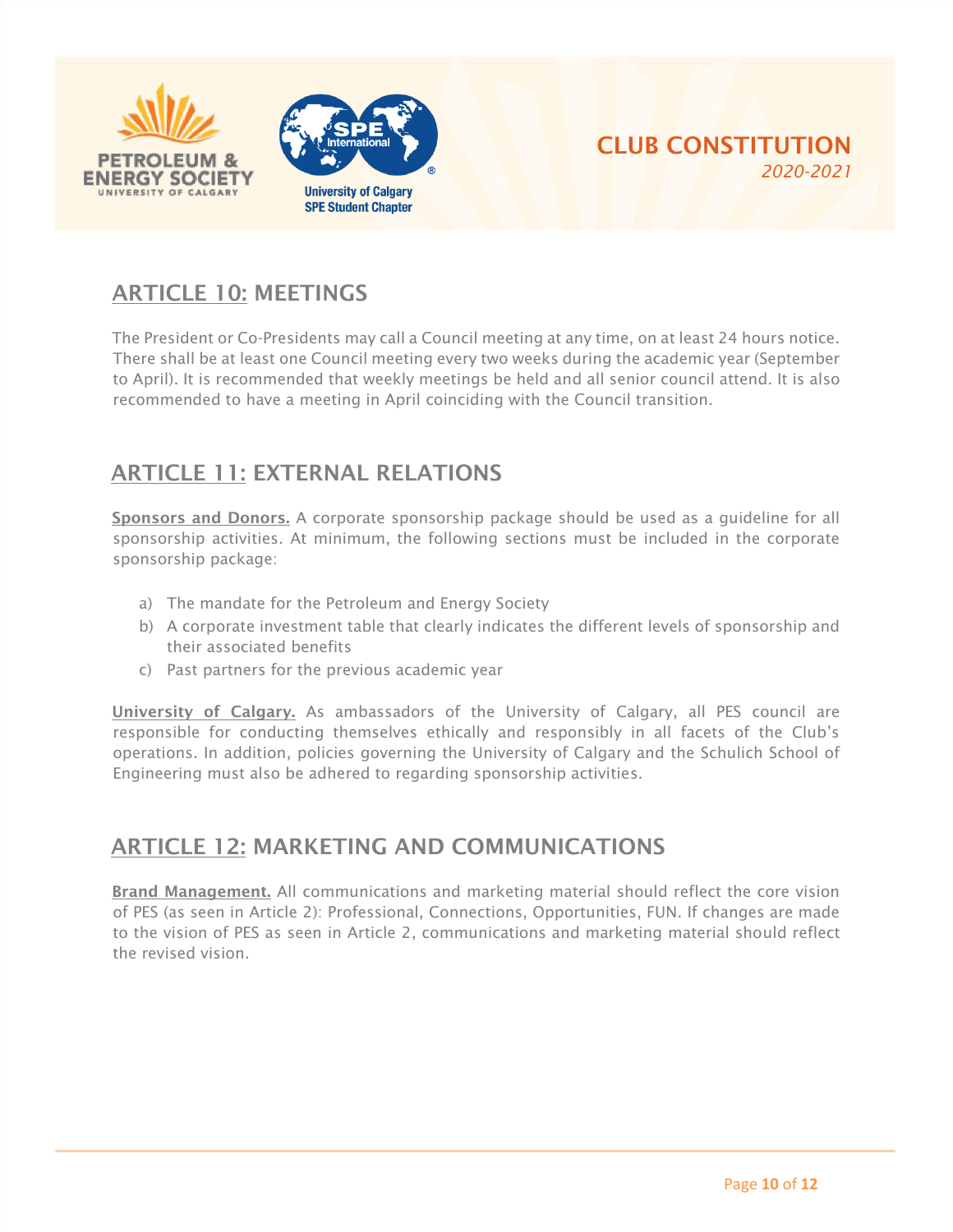



## ARTICLE 13: FINANCIAL LIMITS OF AUTHORITY

- a) All expenditures must be made ethically for the benefit of PES. Expenditures must not be made to benefit an individual(s).
- b) All expenditures derived from sponsorships or University funds must reflect the proposals made within the Corporate Sponsorship Package and University funding applications.
- c) All funds dispersed from the account require approval from two of the three signatories on file. i.e. President or Co-Presidents, VP Internal, VP Finance.
- d) All cheques must be signed by two of the three signatories on file. i.e. President or CoPresidents, VP Internal, VP Finance.
- e) All sources of income acquired by the society must be documented by the VP Finance, and overseen by the President or Co-Presidents.
- f) It is the responsibility of the President or Co-Presidents and VP Finance to produce a working financial model prior to entering the academic year. The model shall include at least a club budget and cash-flow analysis.
- g) It is the responsibility of the VP Finance to keep accurate and up to date records of club transactions, actual budget, and an actual cash-flow analysis.

## ARTICLE 14: CONSTITUTIONAL AMENDMENTS

This constitution shall comprise the operating basis of the Petroleum and Energy Society. All amendments to this document must be ratified by a majority vote of senior council members. A copy of the amended constitution must be included in the Student Union Annual Report.

- a) Changes to the constitution shall only be made based upon majority senior council vote and may occur up to twice per academic year, whereby the academic year begins May  $1<sup>s</sup>$ and concludes April 30th.
- b) Mission Statement
	- i. Changes to the mandate, metrics and vision can be done only in accordance with changes to the constitution.
	- ii. The mandate of PES should always reflect the enhancement of knowledge, experience and networks of club members.
- c) Office and Duties
	- i. Changes to the organizational structure can be done only in accordance with changes to the constitution. Exceptions apply for 'representative' or 'consultant' titled positions, which can be added or subtracted on a yearly basis at the discretion of the President or Co-Presidents. Additional Director positions may also be created on a yearly basis provided they are approved by the majority of the senior council.